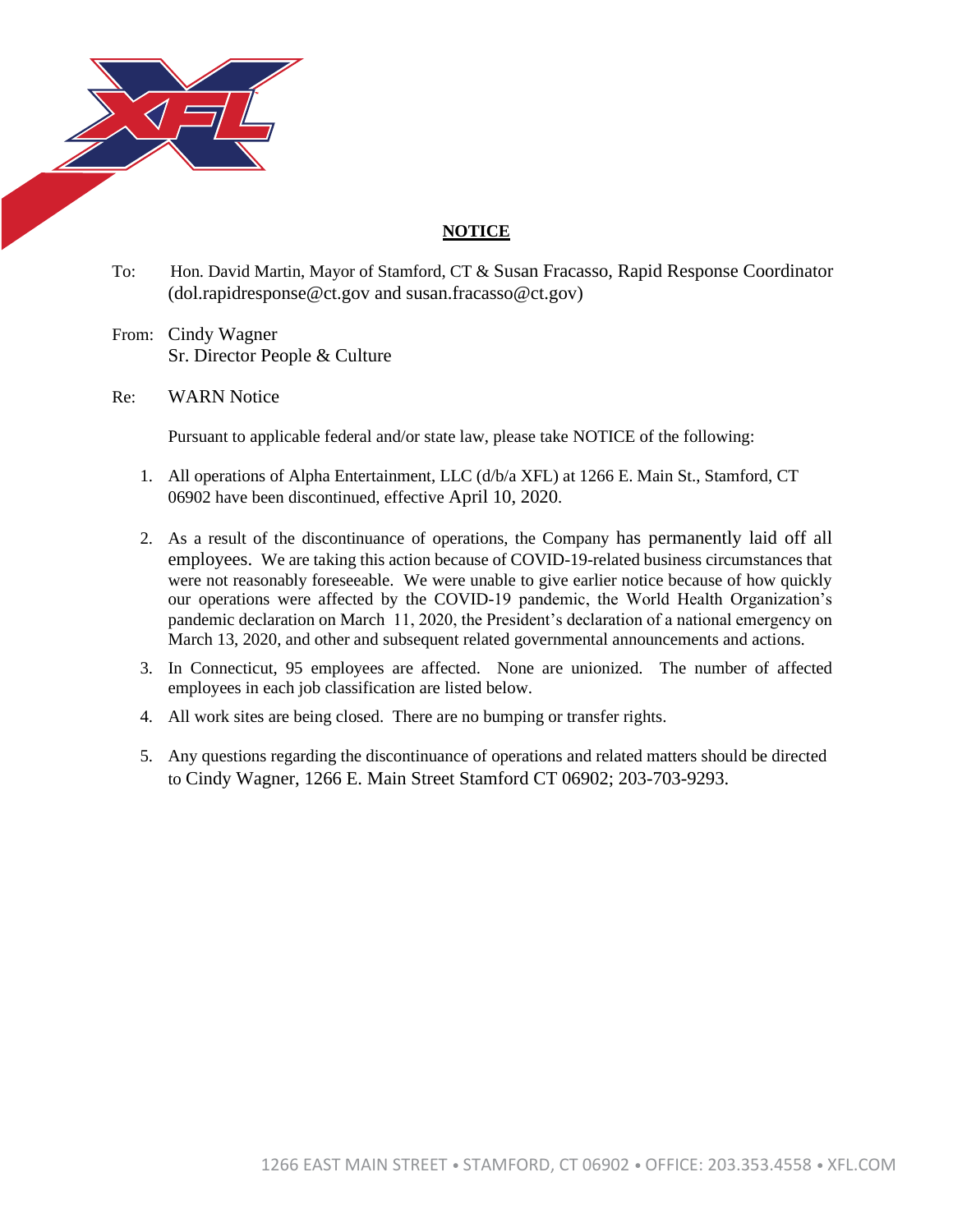| <b>Administrative Assistant</b><br>2<br><b>Art Director</b><br>1<br><b>Associate Recruiter</b><br>1<br>Chief Marketing and Commercial Officer<br>1<br><b>Chief Technology Officer</b><br>1<br>Cloud Infrastructure Engineer<br>1<br>Commissioner & CEO<br>1<br><b>Creative Director</b><br>$\overline{2}$<br><b>Digital Content Manager</b><br>$\overline{2}$<br><b>Digital Product Coordinator</b><br>1<br>Director of CPG, Licensing & Partnerships<br>1<br>Director of Football Ops<br>1<br>Director of Workplace Technology<br>1<br>Director, Business Analytics<br>1<br>Director, Business Systems<br>1<br>Director, Football Operations<br>1<br>Director, Legal & Business Affairs<br>2<br>Director, Marketing<br>1<br>Director, Product Management<br>1<br>Director, Strategy & Operations<br>1<br>Director, Total Rewards<br>1<br>Editor<br>2<br><b>Executive Assistant</b><br>$\overline{2}$<br><b>Football Strategy Analyst</b><br>1<br><b>League Communications Coordinator</b><br>1<br>League Communications Manager<br>1<br>Learning & Development Coordinator<br>1<br>Manager, Payroll<br>1<br>Manager, Player Personnel<br>1<br>Manager, Social Strategy & Analytics<br>1<br>Manager, Travel & Logistics<br>1<br><b>Marketing Manager</b><br>1<br>Marketing Project Manager<br>$\mathbf{1}$<br>1<br><b>Media Operations Manager</b><br>Merchandise Specialist<br>1<br>1<br>Network Engineer<br><b>Operations Manager</b><br>1<br>1<br>People & Culture Coordinator<br>1<br>Photo & Graphics Editor<br>$\overline{c}$<br>Photo Editor<br>President & COO<br>1<br>$\mathfrak s$<br>Producer/Editor<br><b>Product Manager</b><br>1<br><b>Production Assistant</b><br>$\mathbf{1}$<br><b>Production Coordinator</b><br>1<br>$\overline{2}$<br>Recruiter | <b>Position Eliminated at Stamford, CT Location</b> | # of Employee(s) in<br>the position |
|--------------------------------------------------------------------------------------------------------------------------------------------------------------------------------------------------------------------------------------------------------------------------------------------------------------------------------------------------------------------------------------------------------------------------------------------------------------------------------------------------------------------------------------------------------------------------------------------------------------------------------------------------------------------------------------------------------------------------------------------------------------------------------------------------------------------------------------------------------------------------------------------------------------------------------------------------------------------------------------------------------------------------------------------------------------------------------------------------------------------------------------------------------------------------------------------------------------------------------------------------------------------------------------------------------------------------------------------------------------------------------------------------------------------------------------------------------------------------------------------------------------------------------------------------------------------------------------------------------------------------------------------------------------------------------------------------------------------------------------------------------------------|-----------------------------------------------------|-------------------------------------|
|                                                                                                                                                                                                                                                                                                                                                                                                                                                                                                                                                                                                                                                                                                                                                                                                                                                                                                                                                                                                                                                                                                                                                                                                                                                                                                                                                                                                                                                                                                                                                                                                                                                                                                                                                                    |                                                     |                                     |
|                                                                                                                                                                                                                                                                                                                                                                                                                                                                                                                                                                                                                                                                                                                                                                                                                                                                                                                                                                                                                                                                                                                                                                                                                                                                                                                                                                                                                                                                                                                                                                                                                                                                                                                                                                    |                                                     |                                     |
|                                                                                                                                                                                                                                                                                                                                                                                                                                                                                                                                                                                                                                                                                                                                                                                                                                                                                                                                                                                                                                                                                                                                                                                                                                                                                                                                                                                                                                                                                                                                                                                                                                                                                                                                                                    |                                                     |                                     |
|                                                                                                                                                                                                                                                                                                                                                                                                                                                                                                                                                                                                                                                                                                                                                                                                                                                                                                                                                                                                                                                                                                                                                                                                                                                                                                                                                                                                                                                                                                                                                                                                                                                                                                                                                                    |                                                     |                                     |
|                                                                                                                                                                                                                                                                                                                                                                                                                                                                                                                                                                                                                                                                                                                                                                                                                                                                                                                                                                                                                                                                                                                                                                                                                                                                                                                                                                                                                                                                                                                                                                                                                                                                                                                                                                    |                                                     |                                     |
|                                                                                                                                                                                                                                                                                                                                                                                                                                                                                                                                                                                                                                                                                                                                                                                                                                                                                                                                                                                                                                                                                                                                                                                                                                                                                                                                                                                                                                                                                                                                                                                                                                                                                                                                                                    |                                                     |                                     |
|                                                                                                                                                                                                                                                                                                                                                                                                                                                                                                                                                                                                                                                                                                                                                                                                                                                                                                                                                                                                                                                                                                                                                                                                                                                                                                                                                                                                                                                                                                                                                                                                                                                                                                                                                                    |                                                     |                                     |
|                                                                                                                                                                                                                                                                                                                                                                                                                                                                                                                                                                                                                                                                                                                                                                                                                                                                                                                                                                                                                                                                                                                                                                                                                                                                                                                                                                                                                                                                                                                                                                                                                                                                                                                                                                    |                                                     |                                     |
|                                                                                                                                                                                                                                                                                                                                                                                                                                                                                                                                                                                                                                                                                                                                                                                                                                                                                                                                                                                                                                                                                                                                                                                                                                                                                                                                                                                                                                                                                                                                                                                                                                                                                                                                                                    |                                                     |                                     |
|                                                                                                                                                                                                                                                                                                                                                                                                                                                                                                                                                                                                                                                                                                                                                                                                                                                                                                                                                                                                                                                                                                                                                                                                                                                                                                                                                                                                                                                                                                                                                                                                                                                                                                                                                                    |                                                     |                                     |
|                                                                                                                                                                                                                                                                                                                                                                                                                                                                                                                                                                                                                                                                                                                                                                                                                                                                                                                                                                                                                                                                                                                                                                                                                                                                                                                                                                                                                                                                                                                                                                                                                                                                                                                                                                    |                                                     |                                     |
|                                                                                                                                                                                                                                                                                                                                                                                                                                                                                                                                                                                                                                                                                                                                                                                                                                                                                                                                                                                                                                                                                                                                                                                                                                                                                                                                                                                                                                                                                                                                                                                                                                                                                                                                                                    |                                                     |                                     |
|                                                                                                                                                                                                                                                                                                                                                                                                                                                                                                                                                                                                                                                                                                                                                                                                                                                                                                                                                                                                                                                                                                                                                                                                                                                                                                                                                                                                                                                                                                                                                                                                                                                                                                                                                                    |                                                     |                                     |
|                                                                                                                                                                                                                                                                                                                                                                                                                                                                                                                                                                                                                                                                                                                                                                                                                                                                                                                                                                                                                                                                                                                                                                                                                                                                                                                                                                                                                                                                                                                                                                                                                                                                                                                                                                    |                                                     |                                     |
|                                                                                                                                                                                                                                                                                                                                                                                                                                                                                                                                                                                                                                                                                                                                                                                                                                                                                                                                                                                                                                                                                                                                                                                                                                                                                                                                                                                                                                                                                                                                                                                                                                                                                                                                                                    |                                                     |                                     |
|                                                                                                                                                                                                                                                                                                                                                                                                                                                                                                                                                                                                                                                                                                                                                                                                                                                                                                                                                                                                                                                                                                                                                                                                                                                                                                                                                                                                                                                                                                                                                                                                                                                                                                                                                                    |                                                     |                                     |
|                                                                                                                                                                                                                                                                                                                                                                                                                                                                                                                                                                                                                                                                                                                                                                                                                                                                                                                                                                                                                                                                                                                                                                                                                                                                                                                                                                                                                                                                                                                                                                                                                                                                                                                                                                    |                                                     |                                     |
|                                                                                                                                                                                                                                                                                                                                                                                                                                                                                                                                                                                                                                                                                                                                                                                                                                                                                                                                                                                                                                                                                                                                                                                                                                                                                                                                                                                                                                                                                                                                                                                                                                                                                                                                                                    |                                                     |                                     |
|                                                                                                                                                                                                                                                                                                                                                                                                                                                                                                                                                                                                                                                                                                                                                                                                                                                                                                                                                                                                                                                                                                                                                                                                                                                                                                                                                                                                                                                                                                                                                                                                                                                                                                                                                                    |                                                     |                                     |
|                                                                                                                                                                                                                                                                                                                                                                                                                                                                                                                                                                                                                                                                                                                                                                                                                                                                                                                                                                                                                                                                                                                                                                                                                                                                                                                                                                                                                                                                                                                                                                                                                                                                                                                                                                    |                                                     |                                     |
|                                                                                                                                                                                                                                                                                                                                                                                                                                                                                                                                                                                                                                                                                                                                                                                                                                                                                                                                                                                                                                                                                                                                                                                                                                                                                                                                                                                                                                                                                                                                                                                                                                                                                                                                                                    |                                                     |                                     |
|                                                                                                                                                                                                                                                                                                                                                                                                                                                                                                                                                                                                                                                                                                                                                                                                                                                                                                                                                                                                                                                                                                                                                                                                                                                                                                                                                                                                                                                                                                                                                                                                                                                                                                                                                                    |                                                     |                                     |
|                                                                                                                                                                                                                                                                                                                                                                                                                                                                                                                                                                                                                                                                                                                                                                                                                                                                                                                                                                                                                                                                                                                                                                                                                                                                                                                                                                                                                                                                                                                                                                                                                                                                                                                                                                    |                                                     |                                     |
|                                                                                                                                                                                                                                                                                                                                                                                                                                                                                                                                                                                                                                                                                                                                                                                                                                                                                                                                                                                                                                                                                                                                                                                                                                                                                                                                                                                                                                                                                                                                                                                                                                                                                                                                                                    |                                                     |                                     |
|                                                                                                                                                                                                                                                                                                                                                                                                                                                                                                                                                                                                                                                                                                                                                                                                                                                                                                                                                                                                                                                                                                                                                                                                                                                                                                                                                                                                                                                                                                                                                                                                                                                                                                                                                                    |                                                     |                                     |
|                                                                                                                                                                                                                                                                                                                                                                                                                                                                                                                                                                                                                                                                                                                                                                                                                                                                                                                                                                                                                                                                                                                                                                                                                                                                                                                                                                                                                                                                                                                                                                                                                                                                                                                                                                    |                                                     |                                     |
|                                                                                                                                                                                                                                                                                                                                                                                                                                                                                                                                                                                                                                                                                                                                                                                                                                                                                                                                                                                                                                                                                                                                                                                                                                                                                                                                                                                                                                                                                                                                                                                                                                                                                                                                                                    |                                                     |                                     |
|                                                                                                                                                                                                                                                                                                                                                                                                                                                                                                                                                                                                                                                                                                                                                                                                                                                                                                                                                                                                                                                                                                                                                                                                                                                                                                                                                                                                                                                                                                                                                                                                                                                                                                                                                                    |                                                     |                                     |
|                                                                                                                                                                                                                                                                                                                                                                                                                                                                                                                                                                                                                                                                                                                                                                                                                                                                                                                                                                                                                                                                                                                                                                                                                                                                                                                                                                                                                                                                                                                                                                                                                                                                                                                                                                    |                                                     |                                     |
|                                                                                                                                                                                                                                                                                                                                                                                                                                                                                                                                                                                                                                                                                                                                                                                                                                                                                                                                                                                                                                                                                                                                                                                                                                                                                                                                                                                                                                                                                                                                                                                                                                                                                                                                                                    |                                                     |                                     |
|                                                                                                                                                                                                                                                                                                                                                                                                                                                                                                                                                                                                                                                                                                                                                                                                                                                                                                                                                                                                                                                                                                                                                                                                                                                                                                                                                                                                                                                                                                                                                                                                                                                                                                                                                                    |                                                     |                                     |
|                                                                                                                                                                                                                                                                                                                                                                                                                                                                                                                                                                                                                                                                                                                                                                                                                                                                                                                                                                                                                                                                                                                                                                                                                                                                                                                                                                                                                                                                                                                                                                                                                                                                                                                                                                    |                                                     |                                     |
|                                                                                                                                                                                                                                                                                                                                                                                                                                                                                                                                                                                                                                                                                                                                                                                                                                                                                                                                                                                                                                                                                                                                                                                                                                                                                                                                                                                                                                                                                                                                                                                                                                                                                                                                                                    |                                                     |                                     |
|                                                                                                                                                                                                                                                                                                                                                                                                                                                                                                                                                                                                                                                                                                                                                                                                                                                                                                                                                                                                                                                                                                                                                                                                                                                                                                                                                                                                                                                                                                                                                                                                                                                                                                                                                                    |                                                     |                                     |
|                                                                                                                                                                                                                                                                                                                                                                                                                                                                                                                                                                                                                                                                                                                                                                                                                                                                                                                                                                                                                                                                                                                                                                                                                                                                                                                                                                                                                                                                                                                                                                                                                                                                                                                                                                    |                                                     |                                     |
|                                                                                                                                                                                                                                                                                                                                                                                                                                                                                                                                                                                                                                                                                                                                                                                                                                                                                                                                                                                                                                                                                                                                                                                                                                                                                                                                                                                                                                                                                                                                                                                                                                                                                                                                                                    |                                                     |                                     |
|                                                                                                                                                                                                                                                                                                                                                                                                                                                                                                                                                                                                                                                                                                                                                                                                                                                                                                                                                                                                                                                                                                                                                                                                                                                                                                                                                                                                                                                                                                                                                                                                                                                                                                                                                                    |                                                     |                                     |
|                                                                                                                                                                                                                                                                                                                                                                                                                                                                                                                                                                                                                                                                                                                                                                                                                                                                                                                                                                                                                                                                                                                                                                                                                                                                                                                                                                                                                                                                                                                                                                                                                                                                                                                                                                    |                                                     |                                     |
|                                                                                                                                                                                                                                                                                                                                                                                                                                                                                                                                                                                                                                                                                                                                                                                                                                                                                                                                                                                                                                                                                                                                                                                                                                                                                                                                                                                                                                                                                                                                                                                                                                                                                                                                                                    |                                                     |                                     |
|                                                                                                                                                                                                                                                                                                                                                                                                                                                                                                                                                                                                                                                                                                                                                                                                                                                                                                                                                                                                                                                                                                                                                                                                                                                                                                                                                                                                                                                                                                                                                                                                                                                                                                                                                                    |                                                     |                                     |
|                                                                                                                                                                                                                                                                                                                                                                                                                                                                                                                                                                                                                                                                                                                                                                                                                                                                                                                                                                                                                                                                                                                                                                                                                                                                                                                                                                                                                                                                                                                                                                                                                                                                                                                                                                    |                                                     |                                     |
|                                                                                                                                                                                                                                                                                                                                                                                                                                                                                                                                                                                                                                                                                                                                                                                                                                                                                                                                                                                                                                                                                                                                                                                                                                                                                                                                                                                                                                                                                                                                                                                                                                                                                                                                                                    |                                                     |                                     |
|                                                                                                                                                                                                                                                                                                                                                                                                                                                                                                                                                                                                                                                                                                                                                                                                                                                                                                                                                                                                                                                                                                                                                                                                                                                                                                                                                                                                                                                                                                                                                                                                                                                                                                                                                                    |                                                     |                                     |
|                                                                                                                                                                                                                                                                                                                                                                                                                                                                                                                                                                                                                                                                                                                                                                                                                                                                                                                                                                                                                                                                                                                                                                                                                                                                                                                                                                                                                                                                                                                                                                                                                                                                                                                                                                    |                                                     |                                     |
|                                                                                                                                                                                                                                                                                                                                                                                                                                                                                                                                                                                                                                                                                                                                                                                                                                                                                                                                                                                                                                                                                                                                                                                                                                                                                                                                                                                                                                                                                                                                                                                                                                                                                                                                                                    |                                                     |                                     |
|                                                                                                                                                                                                                                                                                                                                                                                                                                                                                                                                                                                                                                                                                                                                                                                                                                                                                                                                                                                                                                                                                                                                                                                                                                                                                                                                                                                                                                                                                                                                                                                                                                                                                                                                                                    |                                                     |                                     |

## **1266 E. Main Street Stamford, CT 069002**